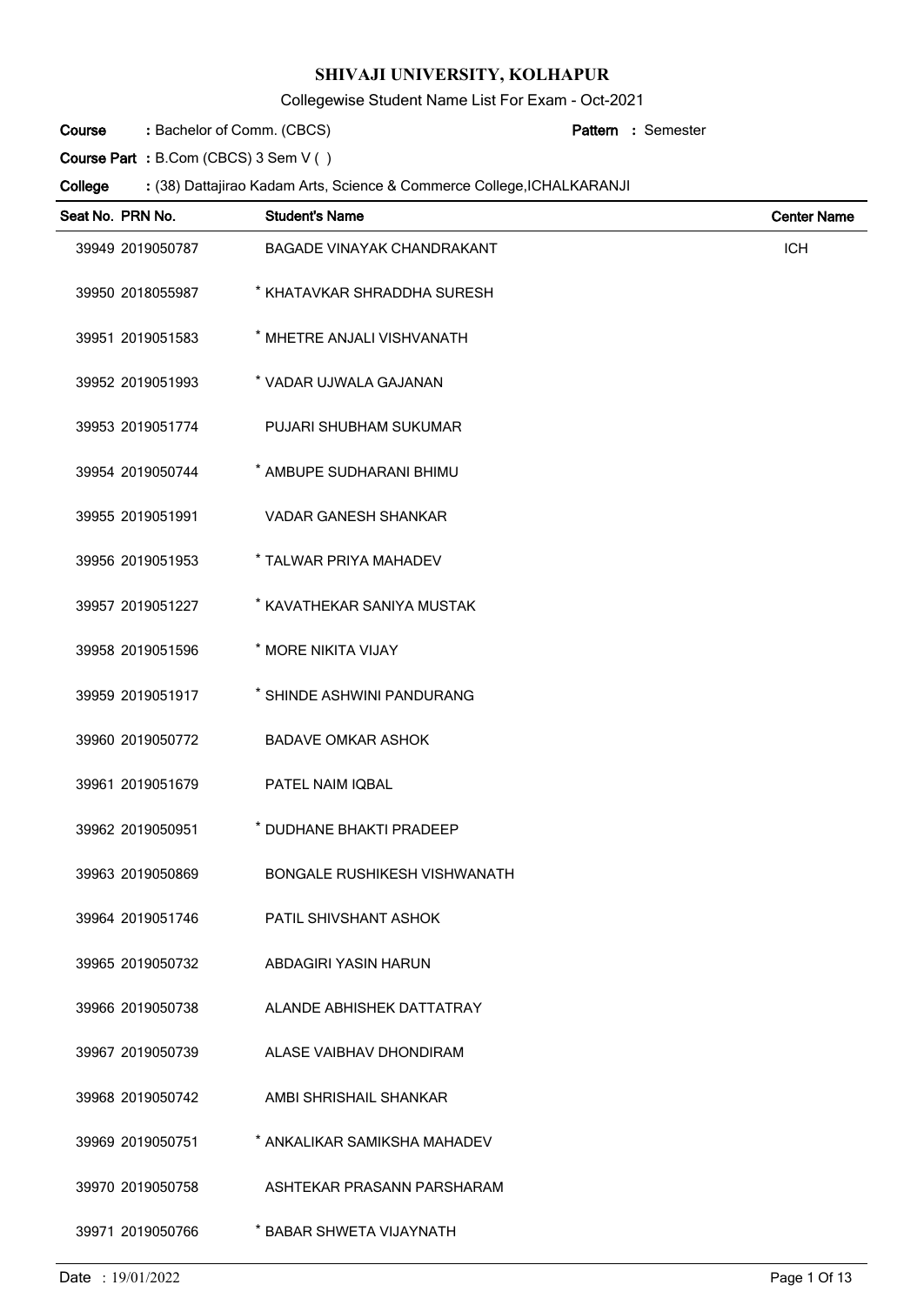Collegewise Student Name List For Exam - Oct-2021

Bachelor of Comm. (CBCS) **: Pattern Course**

Semester **:**

**Course Part :** B.Com (CBCS) 3 Sem V ( )

| Seat No. PRN No. | <b>Student's Name</b>             | <b>Center Name</b> |
|------------------|-----------------------------------|--------------------|
| 39972 2019050775 | <b>BADAVE PREM SANJAY</b>         |                    |
| 39973 2019050769 | <b>BADAVE SOHAN SUBHASH</b>       |                    |
| 39974 2019050781 | * BADE PRIYANKA SHANKAR           |                    |
| 39975 2019050785 | * BAGADE SANDHYARANI SUNIL        |                    |
| 39976 2019050795 | <b>BAGWAN AAFTAB JAMIR</b>        |                    |
| 39977 2019050798 | <b>BANDGAR ROHIT SHANKAR</b>      |                    |
| 39978 2019050805 | * BARTAKKE HARSHADA SUBHASH       |                    |
| 39979 2019050810 | * BAVADEKAR PRAJAKTA RAVINDRA     |                    |
| 39980 2018055384 | <b>BEDAGKAR RUSHIKESH SUNIL</b>   |                    |
| 39981 2019050815 | * BELAGI SNEHAL RUDRAPPA          |                    |
| 39982 2019050818 | <b>BHAMBISHTE GOURAV PUSHPRAJ</b> |                    |
| 39983 2019050822 | * BHAMRE MAYURI GANESH            |                    |
| 39984 2019050831 | <b>BHATMARE NILESH SANJAY</b>     |                    |
| 39985 2019050830 | * BHATMARE RAJNANDINI VIKAS       |                    |
| 39986 2019050835 | BHIUNGADE AMARNATH DATTATRAY      |                    |
| 39987 2019050837 | <b>BHIUNGADE ROHIT JOTIBA</b>     |                    |
| 39988 2019050839 | <b>BHOITE ANIRUDHA RATINATH</b>   |                    |
| 39989 2019050840 | * BHOSALE AKANKSHA RAMESH         |                    |
| 39990 2019050845 | * BHOSALE SHIVANI SHIVAJI         |                    |
| 39991 2019050849 | <b>BHOSALE SWAPNIL SAMBHAJI</b>   |                    |
| 39992 2019050851 | <b>BHUTE OMKAR PRAKASH</b>        |                    |
| 39993 2019050853 | BIND SHUBHAMKUMAR LAXMISHANKAR    |                    |
| 39994 2019050855 | <b>BIRANAGE ABHISHEK SHIVAJI</b>  |                    |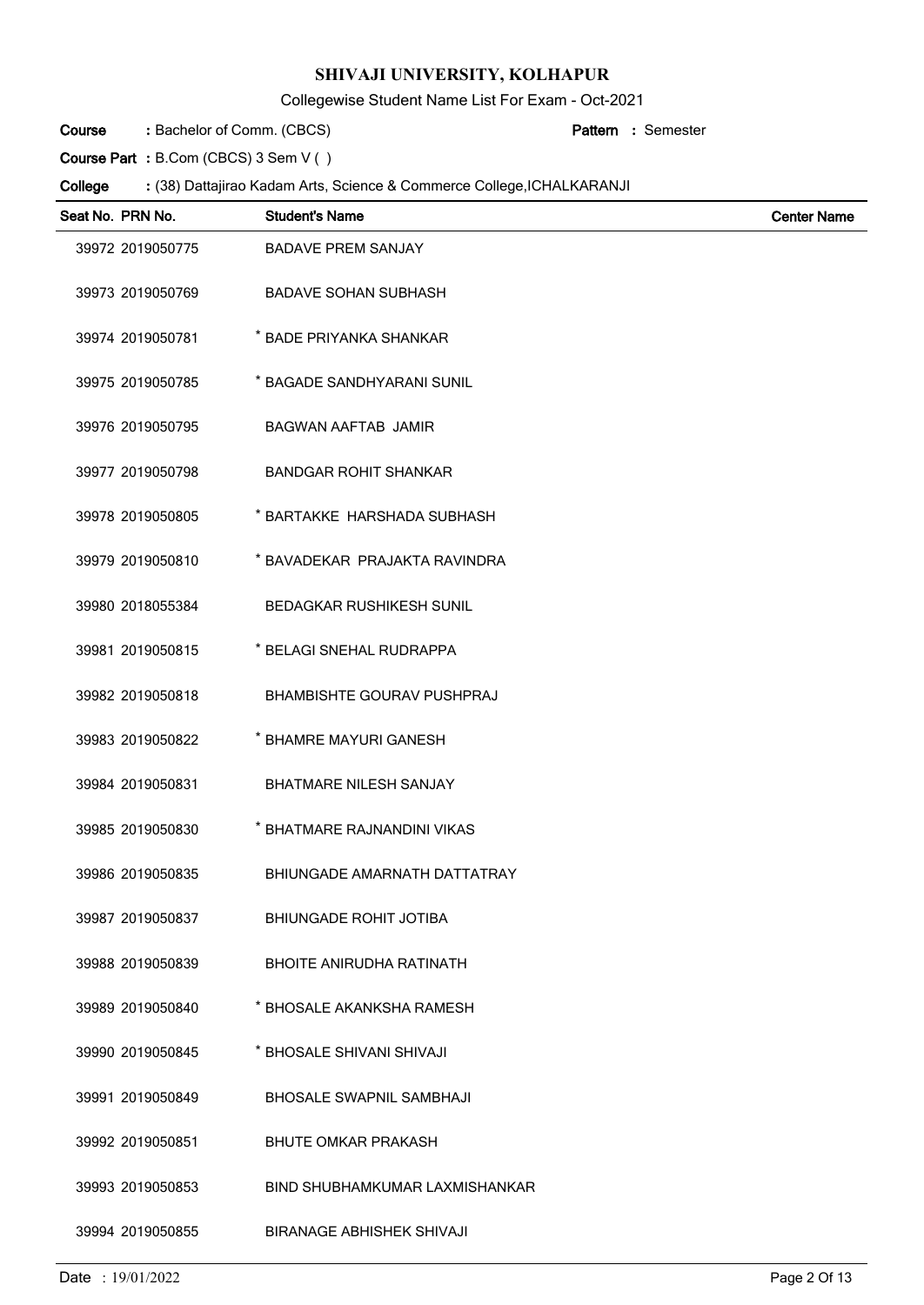Collegewise Student Name List For Exam - Oct-2021

Bachelor of Comm. (CBCS) **: Pattern Course**

Semester **:**

**Course Part :** B.Com (CBCS) 3 Sem V ( )

| Seat No. PRN No. | <b>Student's Name</b>            | <b>Center Name</b> |
|------------------|----------------------------------|--------------------|
| 39995 2019050857 | <b>BODAKE VRUNDAVAN RAVINDRA</b> |                    |
| 39996 2019050872 | * BUGADE RAVINA BHAIRU           |                    |
| 39997 2019050873 | * CHALAKE NIKITA MAHADEV         |                    |
| 39998 2019050877 | * CHAURSIYA ANJALI VIJAY         |                    |
| 39999 2019050879 | CHAVAN AMOL MOHAN                |                    |
| 40000 2019050885 | CHAVAN KAPIL SURESH              |                    |
| 40001 2018055408 | CHAVAN ONKAR JOTIBA              |                    |
| 40002 2019050887 | * CHAVAN PRATIKSHA BAJARANG      |                    |
| 40003 2019050890 | * CHAVAN SWATI YASHWANT          |                    |
| 40004 2019050889 | * CHAVHAN SHIVANI VISHNU         |                    |
| 40005 2019052016 | CHOUDHARY RAMESH KESARAM         |                    |
| 40006 2019050895 | * CHOUGULE ARPITA SUHAS          |                    |
| 40007 2019050912 | CHOUGULE PRITAM SHRIDHAR         |                    |
| 40008 2019050897 | * CHOUGULE PRIYANKA SHIVANAND    |                    |
| 40009 2019050901 | CHOUGULE RAHUL RAJARAM           |                    |
| 40010 2019050900 | CHOUGULE SANKET VIJAY            |                    |
| 40011 2018055453 | CHOUGULE SURAJ VIJAY             |                    |
| 40012 2019050924 | * DAKE SHWETA HARISH             |                    |
| 40013 2019050930 | DAPHALE SAURABH SHIVAJI          |                    |
| 40014 2019077083 | * DARAK RADHIKA ASHOK            |                    |
| 40015 2019009667 | * DAVARI AMRUTA BHAGVAT          |                    |
| 40016 2019050933 | DENGALE OMKAR MANOJ              |                    |
| 40017 2019050938 | <b>DESAI DILDAR DASTGIR</b>      |                    |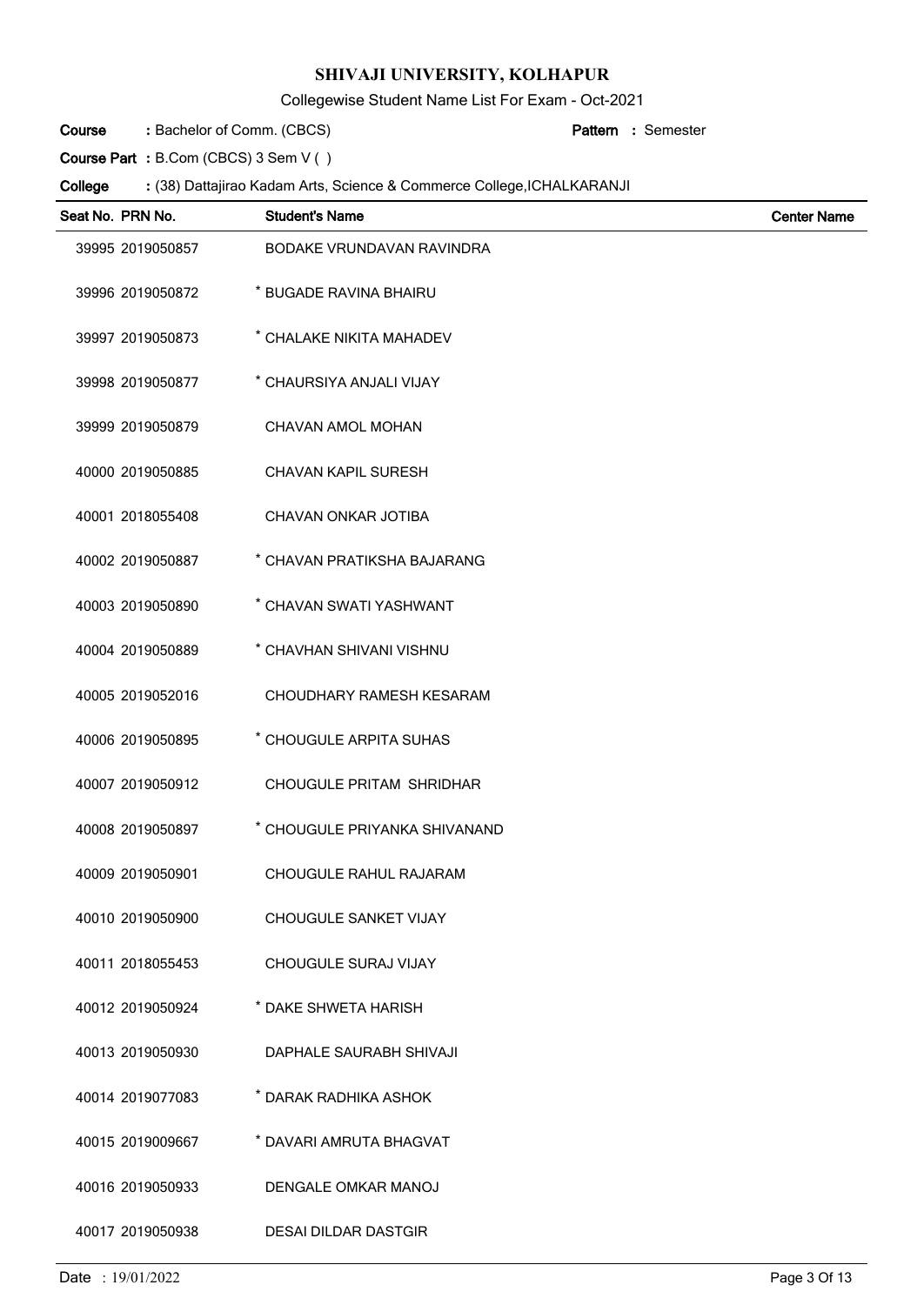Collegewise Student Name List For Exam - Oct-2021

Bachelor of Comm. (CBCS) **: Pattern Course**

Semester **:**

**Course Part :** B.Com (CBCS) 3 Sem V ( )

| Seat No. PRN No. | <b>Student's Name</b>                | <b>Center Name</b> |
|------------------|--------------------------------------|--------------------|
| 40018 2019050946 | DHADIYA RAMKISHOR HUKMARAM           |                    |
| 40019 2019050947 | DHAGE PRATHAMESH PRAMOD              |                    |
| 40020 2019050957 | <b>GAIKWAD SHUBHAM MOHAN</b>         |                    |
| 40021 2019050960 | <b>GANGALE DEEPAK ANIL</b>           |                    |
| 40022 2019050969 | <b>GANTHADE SOURABH KIRAN</b>        |                    |
| 40023 2019050974 | * GATADE SHUBHANGI SHRIKANT          |                    |
| 40024 2018055607 | <b>GATARE SAMMED PURADAR</b>         |                    |
| 40025 2019050987 | <b>GHATTE ROHIT ARJUN</b>            |                    |
| 40026 2019050995 | <b>GHORPADE PRAVIN BALU</b>          |                    |
| 40027 2019050996 | * GHORPADE PRIYANKA RAMESH           |                    |
| 40028 2019050997 | * GODGERI BHAGYASHRI BASVRAJ         |                    |
| 40029 2019051004 | <b>GOTE SARVESH BABASO</b>           |                    |
| 40030 2019051007 | * GOUD TULSI HARILAL                 |                    |
| 40031 2019051021 | GOUDAR SHIVANANDA KARBASANGOUDA      |                    |
| 40032 2019051017 | * GOUND NEHA LALBAHADUR              |                    |
| 40033 2019051023 | <b>GUPTA ANUJ SUDHIRKUMAR</b>        |                    |
| 40034 2019051028 | <b>GURAV GANESH SURESH</b>           |                    |
| 40035 2019051025 | <b>GURAV ONKAR SAMBHAJI</b>          |                    |
| 40036 2019051030 | * GURAV SHUBHANGI MADHUKAR           |                    |
| 40037 2019051109 | * HAWAL DIVYA DATTATRY               |                    |
| 40038 2019051112 | HEDDURE SHIVKUMAR SHANKAR            |                    |
| 40039 2019051111 | * HEDDURE VAISHALI MALLAPPA          |                    |
| 40040 2019051114 | * HEGADE NANDINI RAJENDRA ALIAS RAJU |                    |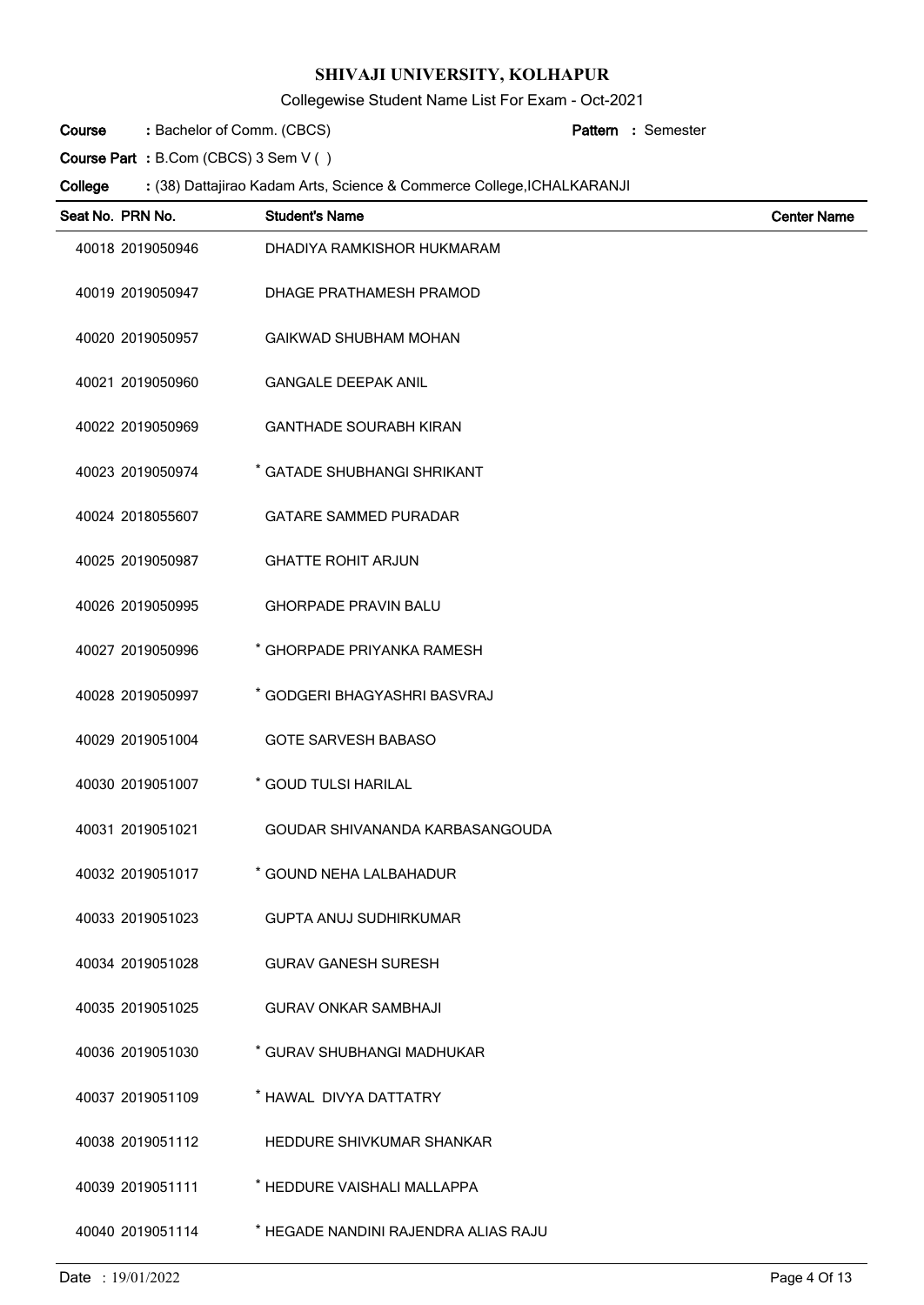Collegewise Student Name List For Exam - Oct-2021

Bachelor of Comm. (CBCS) **: Pattern Course**

Semester **:**

**Course Part :** B.Com (CBCS) 3 Sem V ( )

| Seat No. PRN No. | <b>Student's Name</b>         | <b>Center Name</b> |
|------------------|-------------------------------|--------------------|
| 40041 2019051116 | HIREMATH MALLAYYA KALLAYYA    |                    |
| 40042 2019051118 | * HIREMATH PRITI SOMAYYA      |                    |
| 40043 2019051120 | <b>INAMDAR ALTAF HASAN</b>    |                    |
| 40044 2019082674 | * JAIN KHUSHI PAWAN           |                    |
| 40045 2019051152 | * JAMDAR KARINA BABAJI        |                    |
| 40046 2019051156 | KADAM AKASH AMOL              |                    |
| 40047 2019051160 | KADAV ABHISHEK ANIL           |                    |
| 40048 2019051177 | KAJAVE SHUBHANKAR DATTATRAY   |                    |
| 40049 2019051175 | * KAJAVE SHWETA SHEETAL       |                    |
| 40050 2019051178 | * KAKADE GOURI ABHAY          |                    |
| 40051 2019051181 | * KALEBERE VAISHNAVI SANJAY   |                    |
| 40052 2019009873 | * KAMATE ANURADHA RAVSAHEB    |                    |
| 40053 2019051187 | KAMBLE ANIKET DAGADU          |                    |
| 40054 2018055864 | * KAMBLE NAYANA DILIP         |                    |
| 40055 2019051204 | KAMBLE OMKAR ANAND            |                    |
| 40056 2019051205 | KAMBLE PRATHAMESH BHALCHANDRA |                    |
| 40057 2019051183 | * KAMBLE SNEHAL SURESH        |                    |
| 40058 2019067296 | KAMBLE TANAJI RAJU            |                    |
| 40059 2019051200 | <b>KAMBLE UTSAV UDAY</b>      |                    |
| 40060 2019051209 | KANOJE NILESH UMESH           |                    |
| 40061 2019051211 | KARVEKAR KUNAL SANTOSH        |                    |
| 40062 2019051212 | KASALKAR AKASH BABURAO        |                    |
| 40063 2019051213 | * KASALKAR GAYATRI VIJAY      |                    |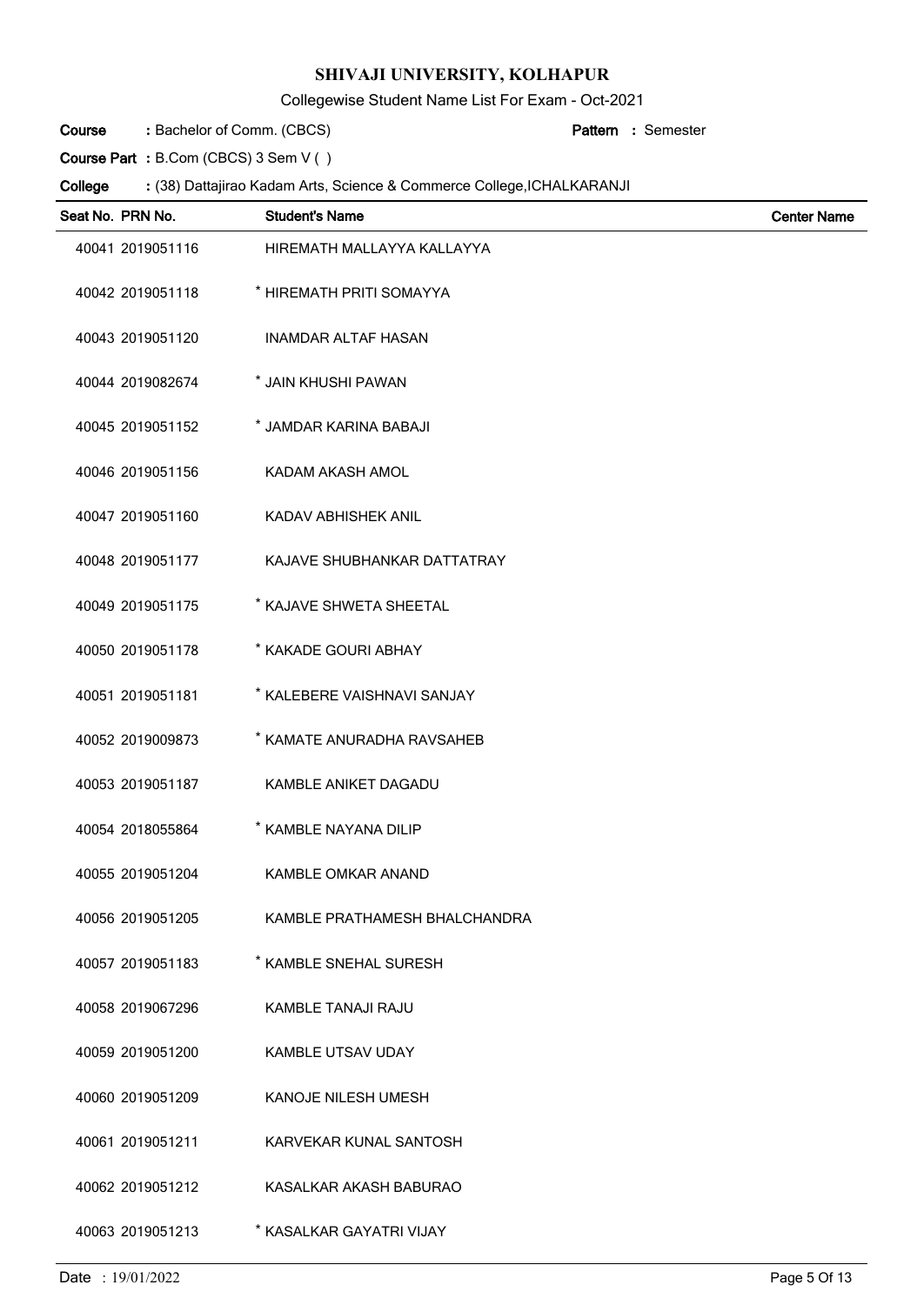Collegewise Student Name List For Exam - Oct-2021

Bachelor of Comm. (CBCS) **: Pattern Course**

Semester **:**

**Course Part :** B.Com (CBCS) 3 Sem V ( )

| Seat No. PRN No. | <b>Student's Name</b>          | <b>Center Name</b> |
|------------------|--------------------------------|--------------------|
| 40064 2019051215 | KATKAR SOURABH SANJAY          |                    |
| 40065 2019051216 | <b>KATKAR SUJIT VILAS</b>      |                    |
| 40066 2019051223 | KAVALE PAVAN PRAKASH           |                    |
| 40067 2019051231 | * KENGAR LAXMI RAVANSIDHA      |                    |
| 40068 2019051265 | KESARWANI ARYAN RAVISHANKAR    |                    |
| 40069 2019051254 | KESARWANI VISHAL KAPOORCHAND   |                    |
| 40070 2019051294 | KESHARWANI PUSHPENDRA GOPALAJI |                    |
| 40071 2019051296 | KESHRWANI VISHAL HARISHCHANDRA |                    |
| 40072 2018055964 | KHAMKAR MAYUR CHANDRAKANT      |                    |
| 40073 2019051298 | KHANDELWAL RAHUL MOTILAL       |                    |
| 40074 2019051301 | KHATAVKAR VINAYAK PANDURANG    |                    |
| 40075 2019051302 | KHOT ADITYA ANIL               |                    |
| 40076 2019051303 | * KHOT DIVYA SUDHAKAR          |                    |
| 40077 2019051305 | KHOT PRADIP TUKARAM            |                    |
| 40078 2019051309 | KOLI SOURABH BABASAHEB         |                    |
| 40079 2018056034 | * KOLI SWAPNALI JOTIRAM        |                    |
| 40080 2019051314 | KORAVI RAHUL SUNDAR            |                    |
| 40081 2019051315 | KORE ANIRUDDHA VIJAY           |                    |
| 40082 2019051320 | KORE SHUBHAM MAHESH            |                    |
| 40083 2019026846 | * KORE TRUPTI TANAJI           |                    |
| 40084 2019051386 | KULKARNI NAMRATA SHEKHAR       |                    |
| 40085 2019051419 | KULKARNI SUMIT DILIP           |                    |
| 40086 2019051423 | * KUMBHAR AISHWARYA VINAYAK    |                    |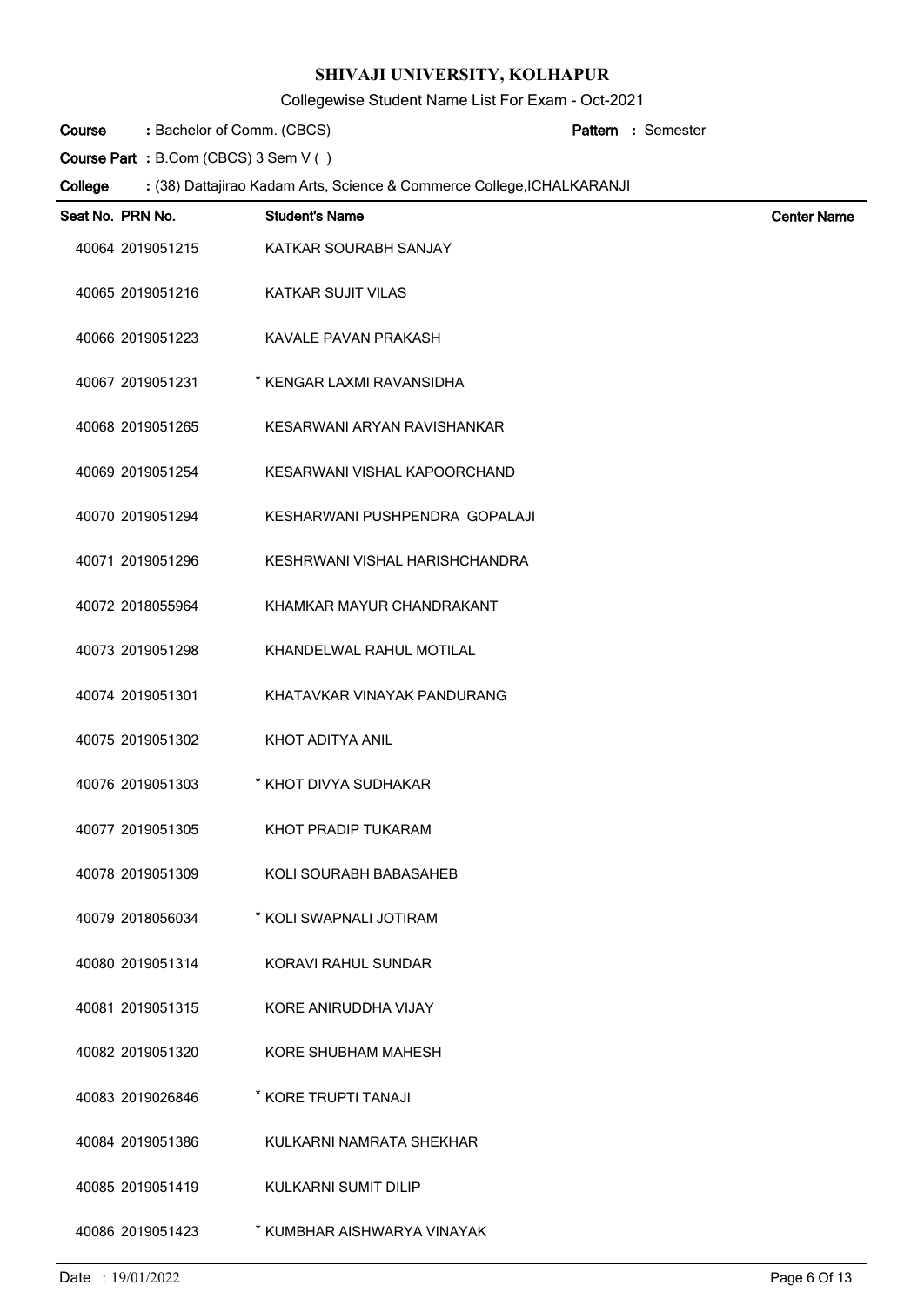Collegewise Student Name List For Exam - Oct-2021

Bachelor of Comm. (CBCS) **: Pattern Course**

Semester **:**

**Course Part :** B.Com (CBCS) 3 Sem V ( )

| Seat No. PRN No. | <b>Student's Name</b>          | <b>Center Name</b> |
|------------------|--------------------------------|--------------------|
| 40087 2019051428 | * KUMBHAR RUTUJA RAMESH        |                    |
| 40088 2019051447 | KUMBHOJE SAMMED SHRENIK        |                    |
| 40089 2019051450 | * KUNDLE RUTUJA DILIP          |                    |
| 40090 2019051453 | KURANE GAUTAM SANJAY           |                    |
| 40091 2019051460 | KURUNKAR DIGVIJAY DATTATRAY    |                    |
| 40092 2019051489 | <b>LAGARE SANKET SANJAY</b>    |                    |
| 40093 2019051493 | * LANGOTE NIKITA RUDRAPPA      |                    |
| 40094 2019051497 | LATTHE MANISH MAHADEV          |                    |
| 40095 2019051505 | LIGADE SURAJKUMAR PIRGONDA     |                    |
| 40096 2019051507 | * LOYA HARSHITA MAHAVEERPRASAD |                    |
| 40097 2019051512 | * MAGADUM RUPALI RAOSAHEB      |                    |
| 40098 2019051515 | MAGDUM PRATHAMESH BABAN        |                    |
| 40099 2019051518 | MAGDUM SHREYASH SUJAY          |                    |
| 40100 2020076377 | * MALANI NANDINI LAXMINIWAS    |                    |
| 40101 2018056180 | <b>MALAP ROHIT BANDA</b>       |                    |
| 40102 2018056182 | <b>MALI PRANAV LAXMAN</b>      |                    |
| 40103 2019051571 | * MANE SONALI ANIL             |                    |
| 40104 2019051574 | * MANGALE JYOTI PRAKASH        |                    |
| 40105 2019051553 | <b>MANGAVE KIRAN GOPINATH</b>  |                    |
| 40106 2019051577 | * MANGAVE RUTUJA DHANPAL       |                    |
| 40107 2019051578 | * MANJAREKAR AMBIKA DIWAKAR    |                    |
| 40108 2019051581 | * MEHARWADE DARSHANA GAJANAN   |                    |
| 40109 2019051588 | MHETRE SANTOSH JAGANNATH       |                    |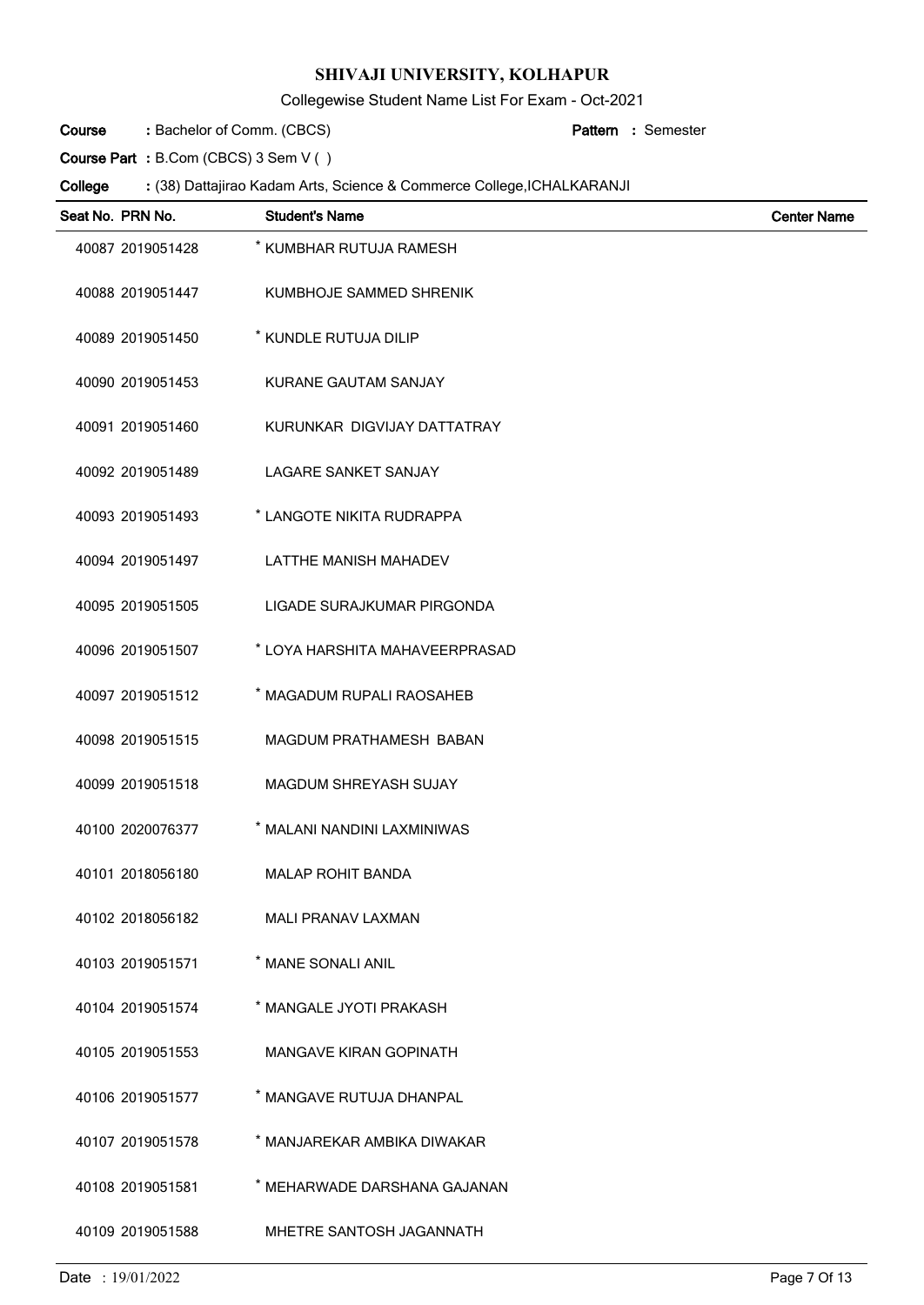Collegewise Student Name List For Exam - Oct-2021

Bachelor of Comm. (CBCS) **: Pattern Course**

Semester **:**

**Course Part :** B.Com (CBCS) 3 Sem V ( )

 $\overline{a}$ 

| Seat No. PRN No. | <b>Student's Name</b>           | <b>Center Name</b> |
|------------------|---------------------------------|--------------------|
| 40110 2019051589 | MIRAJE SARTHAK ANIL             |                    |
| 40111 2019051591 | MISHRA SHUBHANGI SISTANARAYAN   |                    |
| 40112 2019051593 | MITHARI SHANTANU SADASHIV       |                    |
| 40113 2019051597 | MORE SOURABH MOHAN              |                    |
| 40114 2019051610 | * MUJAWAR RIBA DILAWAR          |                    |
| 40115 2019051619 | MULLANI JUBER NASIR             |                    |
| 40116 2019051620 | MULLANI RAJ BAUDDIN             |                    |
| 40117 2019051622 | MUNJI GAUTAM VIRBHADRA          |                    |
| 40118 2019051624 | MUNJI SIDDHARTH VIRBHADRA       |                    |
| 40119 2019051636 | NAIK RUPESH GANGARAM            |                    |
| 40120 2019051642 | * PADALKAR SWATI RAJENDRA       |                    |
| 40121 2019051644 | * PADATE KADAMBARI MARUTI       |                    |
| 40122 2018056684 | * PANDHARPATTE MANASI MACHINDRA |                    |
| 40123 2019051682 | PATEL MUJAHID YUNUS             |                    |
| 40124 2019051685 | PATIL AKASH SANJAY              |                    |
| 40125 2019051688 | * PATIL ANAGHA SUHAS            |                    |
| 40126 2019051690 | PATIL ANKITA SUNIL              |                    |
| 40127 2019051691 | * PATIL ARCHANA SHARAD          |                    |
| 40128 2019051692 | PATIL AVADHUT JAYVANT           |                    |
| 40129 2019051695 | PATIL DEVANSH SIDDHGONDA        |                    |
| 40130 2019051696 | PATIL GOURAV ANIL               |                    |
| 40131 2019051700 | PATIL HARSHADA RAVINDRA         |                    |
| 40132 2019051708 | * PATIL PAYAL SUNIL             |                    |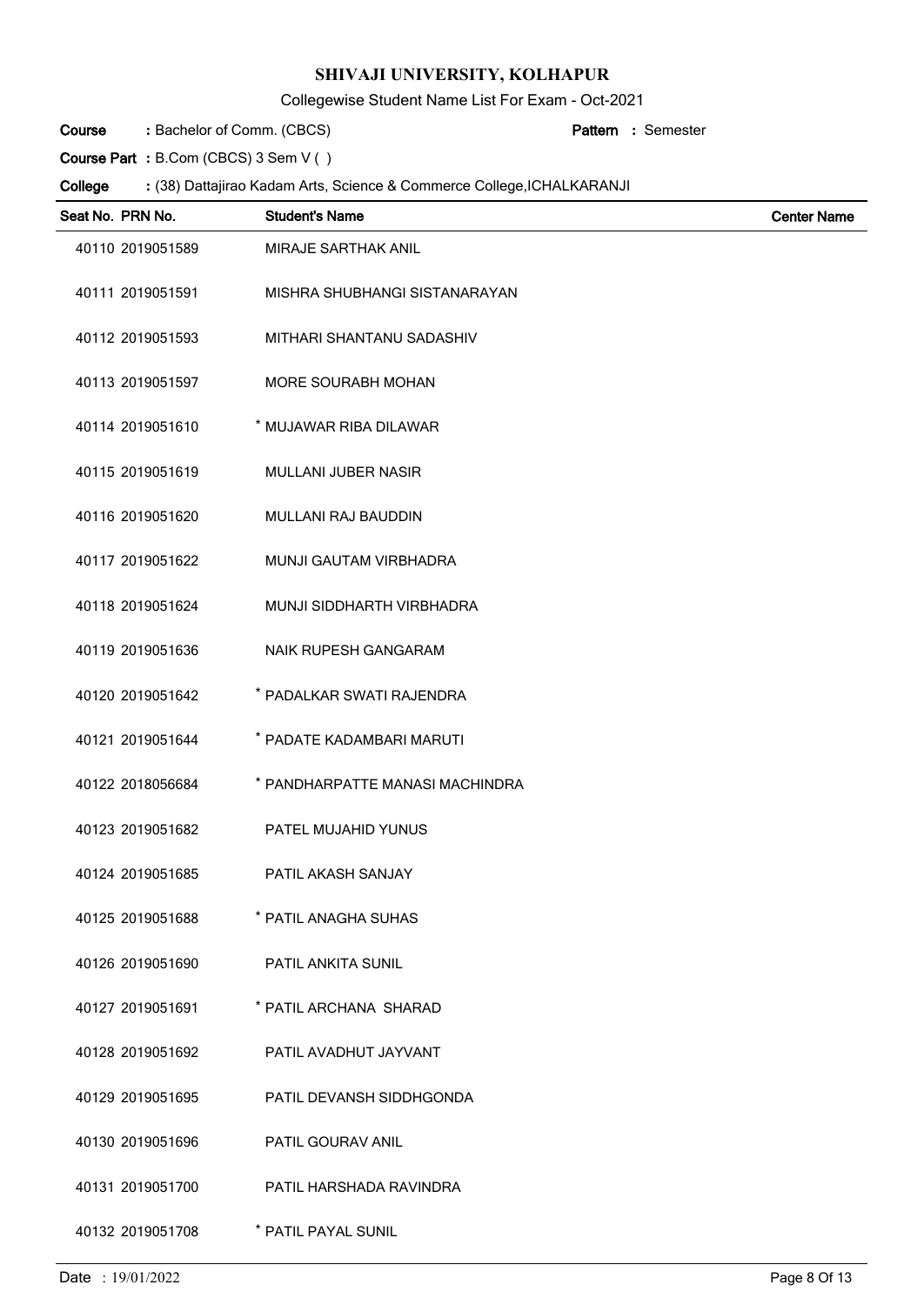Collegewise Student Name List For Exam - Oct-2021

Bachelor of Comm. (CBCS) **: Pattern Course**

Semester **:**

**Course Part :** B.Com (CBCS) 3 Sem V ( )

| Seat No. PRN No. | <b>Student's Name</b>          | <b>Center Name</b> |
|------------------|--------------------------------|--------------------|
| 40133 2019051711 | * PATIL PRACHI SANJAY          |                    |
| 40134 2019051727 | * PATIL PRITI RAVINDRA         |                    |
| 40135 2019051730 | * PATIL RAJASHRI DNYANDEV      |                    |
| 40136 2019051742 | PATIL SAMRATSINH VILAS         |                    |
| 40137 2019051743 | * PATIL SANJANA ANIL           |                    |
| 40138 2019054820 | * PATIL SAYALI SANJAY          |                    |
| 40139 2019051747 | * PATIL SHOBHA BHAGWAN         |                    |
| 40140 2019051748 | * PATIL SHRADHA SHITAL         |                    |
| 40141 2019051749 | * PATIL SNEHAL DHONDIRAM       |                    |
| 40142 2019051761 | * PAWALE SAMRUDDHI BALKRISHNA  |                    |
| 40143 2019051763 | * PAWAR SAKSHI SANJAY          |                    |
| 40144 2019051766 | PAWAR SOURABH SANTOSH          |                    |
| 40145 2019051767 | PETHE VINAYAK DATTATRAY        |                    |
| 40146 2018056817 | * PRASAD POOJAKUMARI RAJKAPOOR |                    |
| 40147 2018056819 | PUJARI GAJRAJ SHAHAJI          |                    |
| 40148 2019051771 | * PUJARI POOJA SATTYAPPA       |                    |
| 40149 2019054832 | * PUROHIT KASHISH DHANRAJ      |                    |
| 40150 2018056825 | RANBHARE RAMCHANDRA KERABA     |                    |
| 40151 2018056845 | * RASTE PRAJAKTA ASHOK         |                    |
| 40152 2019051779 | * RAVAL PRITI SHIVANAND        |                    |
| 40153 2019051781 | * RODE NANDINI RAVINDRA        |                    |
| 40154 2019073914 | * RUGGE ANUSHKA SUHAS          |                    |
| 40155 2019051868 | SALUNKHE AKASH RAMDAS          |                    |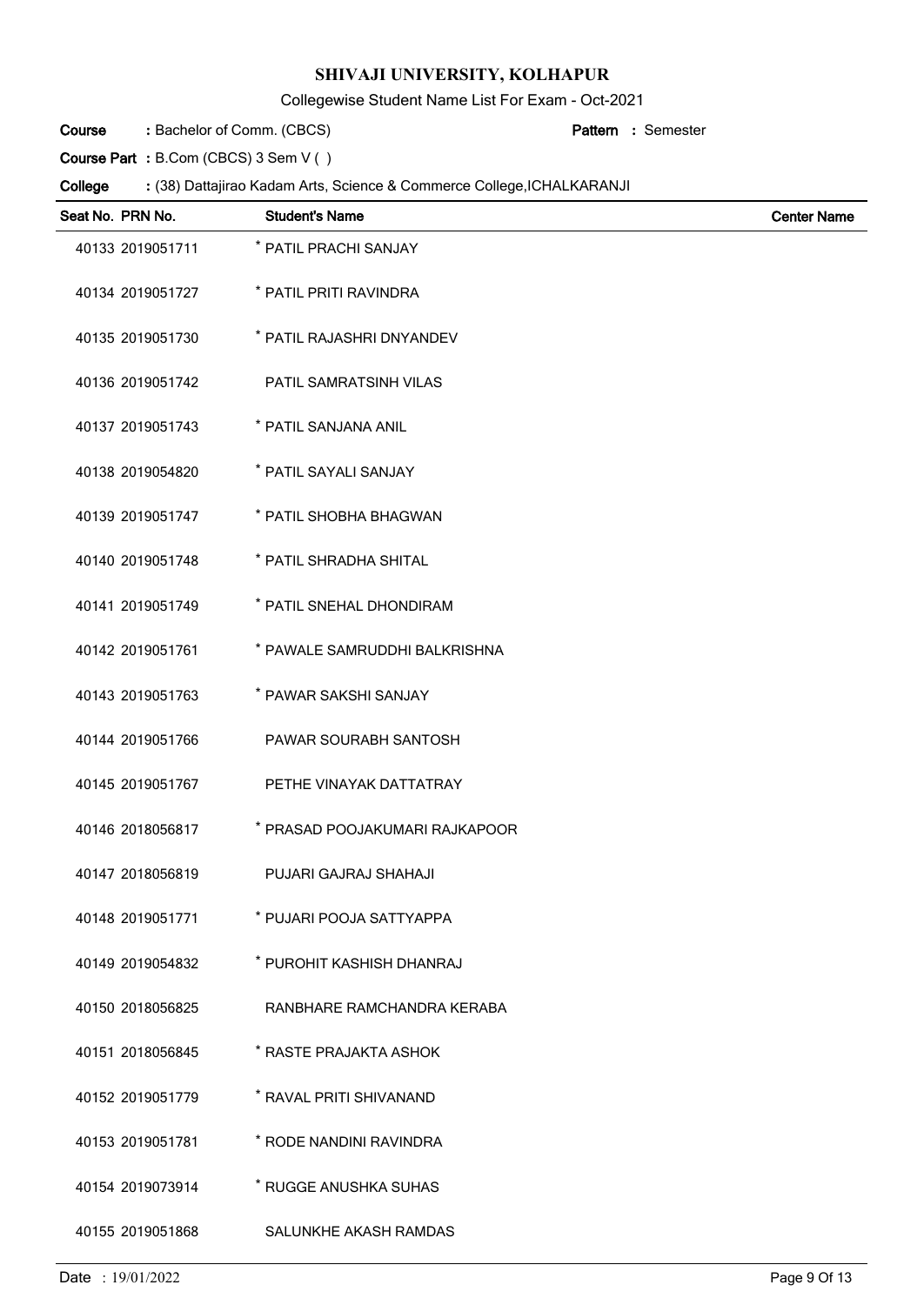Collegewise Student Name List For Exam - Oct-2021

Bachelor of Comm. (CBCS) **: Pattern Course**

Semester **:**

**Course Part :** B.Com (CBCS) 3 Sem V ( )

| Seat No. PRN No. | <b>Student's Name</b>          | <b>Center Name</b> |
|------------------|--------------------------------|--------------------|
| 40156 2019051869 | * SALUNKHE POOJA SANJAY        |                    |
| 40157 2019051870 | SALUNKHE SOURABH RAJAN         |                    |
| 40158 2019051871 | * SANADI PRIYANKA VASANT       |                    |
| 40159 2019051872 | * SANADI RIZAWANA PAPALAL      |                    |
| 40160 2019051885 | SARATE AKASH PRAKASH           |                    |
| 40161 2019051886 | SAVAIRAM SHREYAS PRAKASH       |                    |
| 40162 2018056890 | * SAVAKHANDE PRAJAKTA RAJENDRA |                    |
| 40163 2019051888 | <b>SAWANT ROHIT SURESH</b>     |                    |
| 40164 2019051889 | * SAWANT SAPANA SANJAY         |                    |
| 40165 2019051902 | SHAIKH ABDULMEHAMUD TAYYAB     |                    |
| 40166 2019051901 | * SHAIKH MUSKAN SHABBIR        |                    |
| 40167 2018056913 | * SHAIKH SWALIYA MAHAMAD       |                    |
| 40168 2019051910 | SHEDSHALE VIJAY PUNDLIK        |                    |
| 40169 2019051912 | * SHELAR ANURADHA SANJAY       |                    |
| 40170 2019051913 | * SHETE PRERNA KIRAN           |                    |
| 40171 2019051919 | SHINDE NIKHIL CHANDRAKANT      |                    |
| 40172 2019051920 | SHINDE PRATHAMESH KIRAN        |                    |
| 40173 2019051926 | SHINDE ROHIT SHIVAJI           |                    |
| 40174 2019051929 | SHINDE SURENDRA SANJAY         |                    |
| 40175 2019051933 | SHIPPURE CHETAN AJIT           |                    |
| 40176 2018056962 | SOKASANE SWAPNIL TANAJI        |                    |
| 40177 2019051935 | * SONAVANE VAIBHAVI NARAYAN    |                    |
| 40178 2019051942 | * SONULE TRUPTI KISHOR         |                    |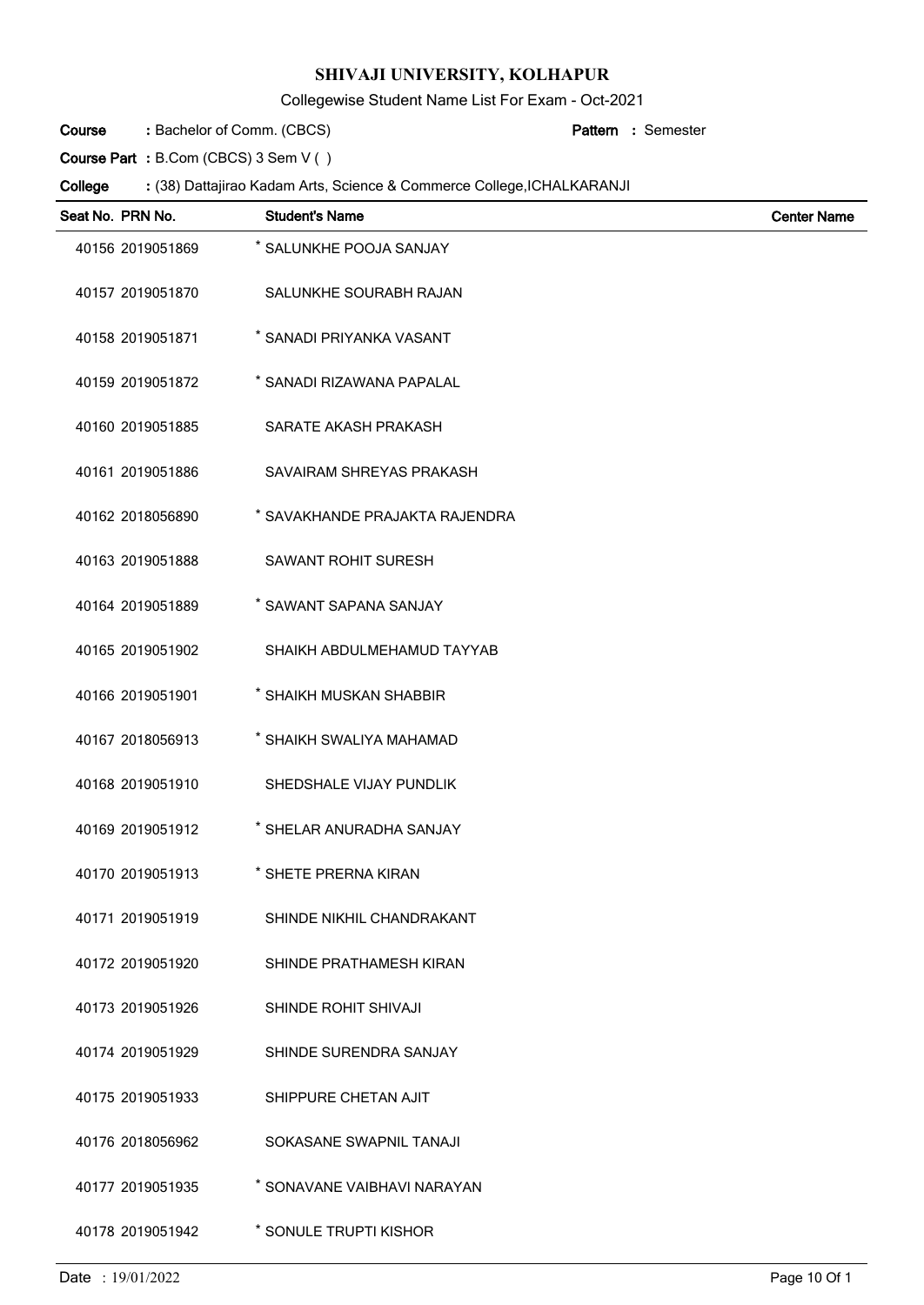Collegewise Student Name List For Exam - Oct-2021

Bachelor of Comm. (CBCS) **: Pattern Course**

Semester **:**

**Course Part :** B.Com (CBCS) 3 Sem V ( )

| Seat No. PRN No. | <b>Student's Name</b>               | <b>Center Name</b> |
|------------------|-------------------------------------|--------------------|
| 40179 2019051946 | * SURYAWANSHI VAISHNAVI KUMAR       |                    |
| 40180 2019051948 | SUTAR NAVANATH GANAPATI             |                    |
| 40181 2019051949 | * SUTAR PRITI BALASAHEB             |                    |
| 40182 2018058088 | TAKAWADE AVDHUT SANJAY              |                    |
| 40183 2019051963 | TIPPE DIGAMBAR UTTAM                |                    |
| 40184 2019082675 | <b>TIWADI PIYUSH RAJESH</b>         |                    |
| 40185 2019051976 | <b>TIWARI SHASHIKANT RAJESH</b>     |                    |
| 40186 2019051986 | UDGATTI MANJUNATH VISHVNATH         |                    |
| 40187 2019051988 | UGARE PRATIK PRAKASH                |                    |
| 40188 2018058126 | <b>VADKAR RUSHIKESH MARUTI</b>      |                    |
| 40189 2019051995 | <b>VIDHATE RUSHIKESH RAMCHANDRA</b> |                    |
| 40190 2018058160 | * VITEKARI VAISHNAVI DATTATRAY      |                    |
| 40191 2019051997 | WAGHAMODE SWAPNIL KALLESHWAR        |                    |
| 40192 2019051998 | * WAGHUMBARE DHANASHRI RAJENDRA     |                    |
| 40193 2019052006 | YADAV GOVIND CHANDRAKANT            |                    |
| 40194 2019052012 | ZUTAL UDAY DATTATRAY                |                    |
| 40195 2019050740 | AMBE VISHAL SANTOSH                 |                    |
| 40196 2019050790 | * BAGRECHA DIKSHA PRITHVIRAJ        |                    |
| 40197 2019050817 | <b>BELANKE ARIHANT KAKASO</b>       |                    |
| 40198 2019050907 | CHOUGULE SANDESH RAJENDRA           |                    |
| 40199 2019051001 | <b>GODHADE ANIKET SANJAY</b>        |                    |
| 40200 2019051119 | <b>HOGADE SUDESH SUNIL</b>          |                    |
| 40201 2019051153 | JHA JAYPRAKASH JAYNARAYAN           |                    |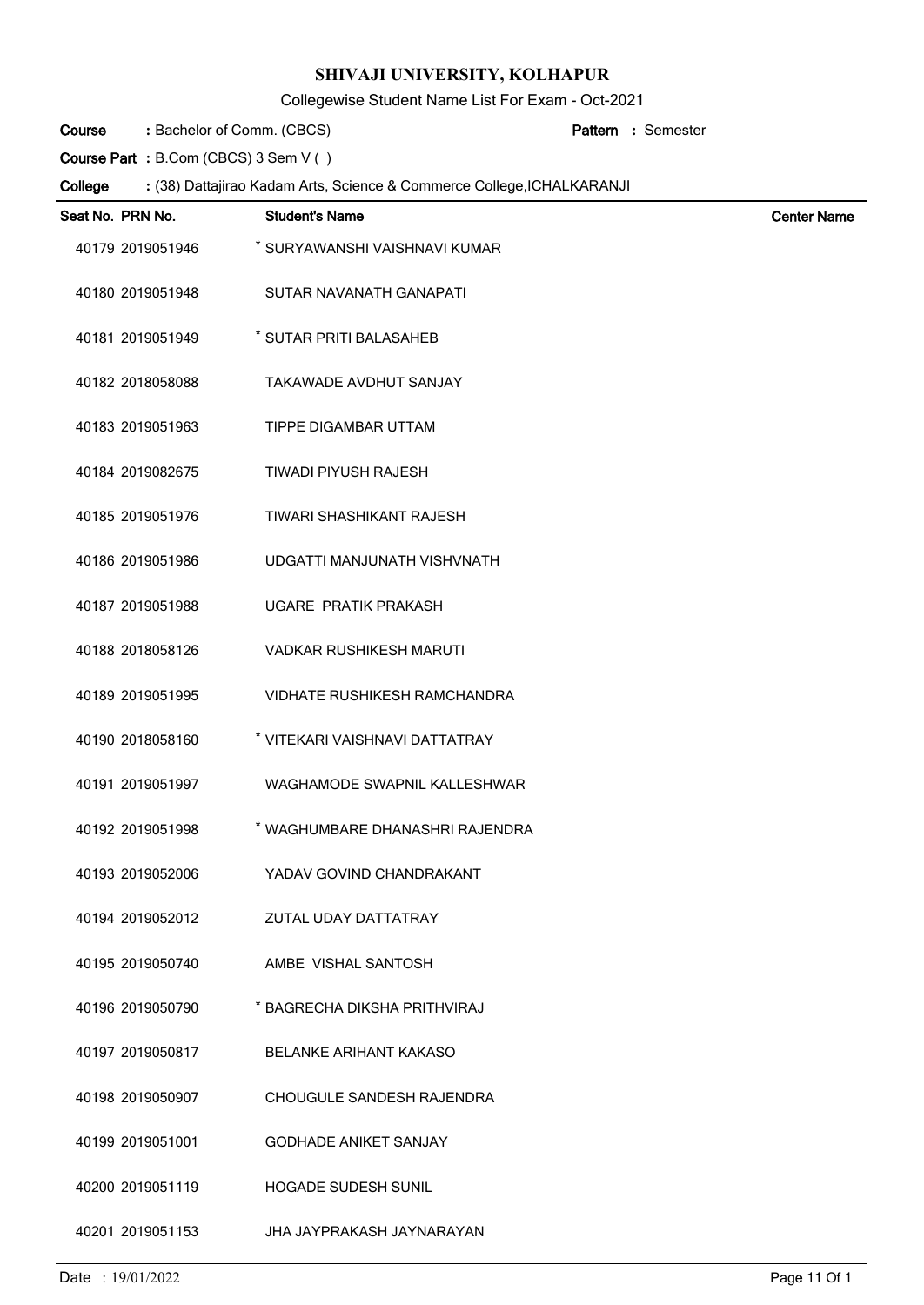Collegewise Student Name List For Exam - Oct-2021

Bachelor of Comm. (CBCS) **: Pattern Course**

Semester **:**

**Course Part :** B.Com (CBCS) 3 Sem V ( )

| Seat No. PRN No. | <b>Student's Name</b>          | <b>Center Name</b> |
|------------------|--------------------------------|--------------------|
| 40202 2019051158 | * KADAM VARSHA SUKUMAR         |                    |
| 40203 2019051222 | * KAVADE NIKITA UMESH          |                    |
| 40204 2019051326 | * KOTHARI RANU RAJESH          |                    |
| 40205 2019051340 | * KOTMIRE PRIYANKA DINKAR      |                    |
| 40206 2020054290 | <b>MAGDUM TEJAS MAHAVIR</b>    |                    |
| 40207 2019051522 | <b>MAHADIK MAYUR MARUTI</b>    |                    |
| 40208 2019051541 | <b>MALI OMKAR UTTAM</b>        |                    |
| 40209 2019051567 | <b>MANE OMKAR SUNIL</b>        |                    |
| 40210 2019051604 | * MUJAWAR MUSKAN LUKMAN        |                    |
| 40211 2019051633 | NAGARE PRUTHVIRAJ SANJAY       |                    |
| 40212 2019082672 | <b>OZA RUSHIKESH SURESH</b>    |                    |
| 40213 2019051673 | * PAREEK SAKSHI VIMAL          |                    |
| 40214 2019051676 | PATEL TOHID IBRAHIM            |                    |
| 40215 2019051702 | PATIL KETAN KRUSHANT           |                    |
| 40216 2019051714 | PATIL PRAJWAL RAJGONDA         |                    |
| 40217 2019051751 | PATIL SUDIP DADASAHEB          |                    |
| 40218 2019051758 | * PATIL VAISHNAVI ANNASO       |                    |
| 40219 2019051776 | <b>RAJAPURE SWAPNIL MARUTI</b> |                    |
| 40220 2019051878 | SANKPAL RAHUL SUDHAKAR         |                    |
| 40221 2019051903 | SHAIKH SAHIL LIYAKAT           |                    |
| 40222 2019051921 | * SHINDE PRITI PRAKASH         |                    |
| 40223 2019051943 | SURVE ASHUTOSH PRATAPSINGH     |                    |
| 40224 2019089241 | * SWAMI PRAJAKTA SANJAY        |                    |